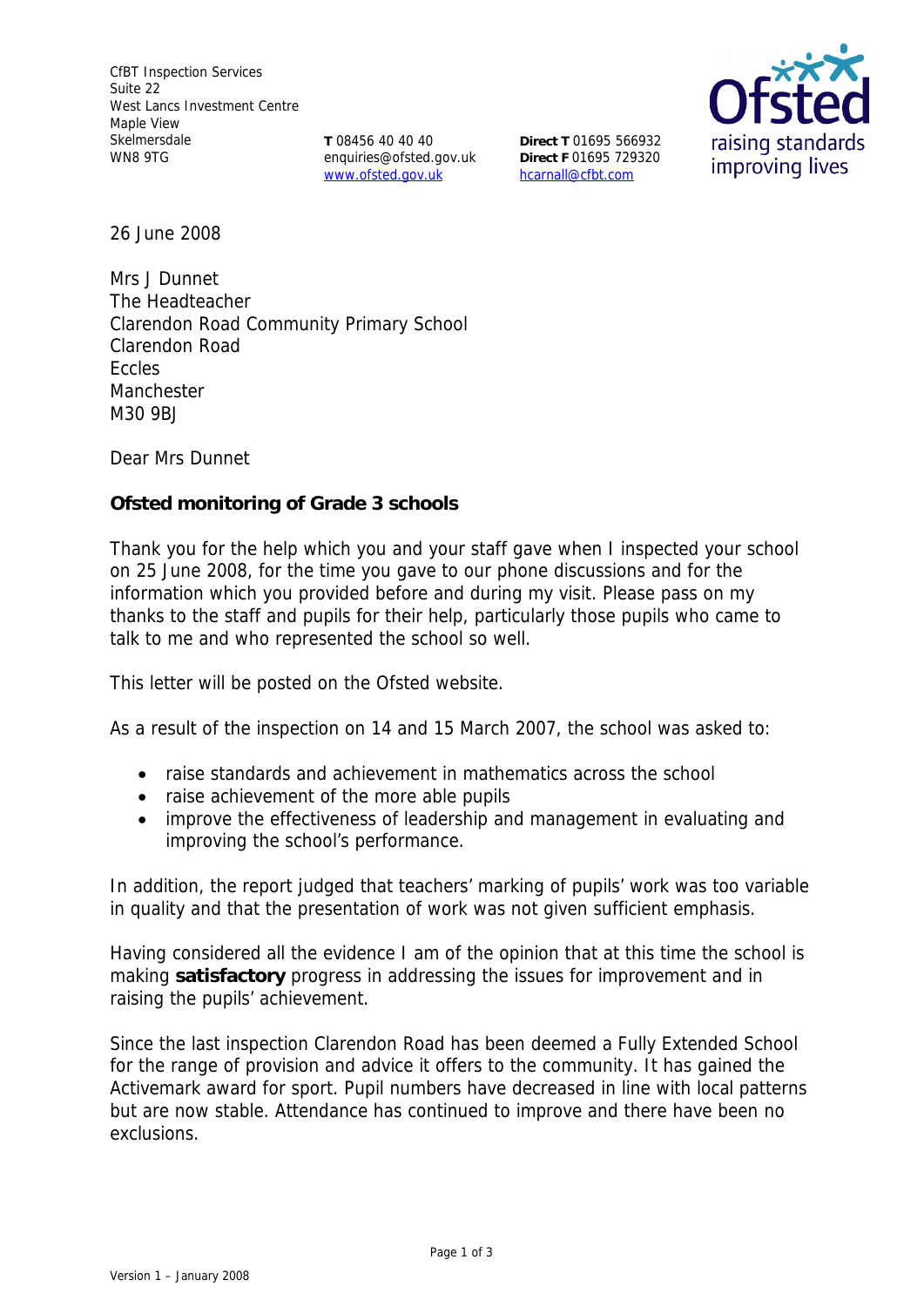

Standards have risen in both key stages. End of Key Stage 1 assessments are carefully moderated so that the school now has a more accurate picture of pupils' standards. In the 2007 assessments the biggest improvement was in pupils' standards in mathematics, although they still tended to do better in reading and writing. Girls' achievement was better than that of the boys. Significantly, the more able pupils reached the levels expected of them in all three areas. Results in the end of Key Stage 2 national tests showed a marked improvement in 2007. This was because pupils made much better progress in both mathematics and science than they had done previously. Girls did particularly well. The more able pupils reached their potential in science and mathematics, but some underachieved in English. Results in English fell because of pupils' weaker writing skills. The school has responded quickly to this, making regular formal writing a priority for both lessons and marking. Achievement in mathematics and for higher attaining pupils in all core subjects is predicted to be at least satisfactory this year.

The school has made significant strides towards raising standards and achievement in mathematics, helped by the availability of new resources. The headteacher has taken over the coordination of the subject across the school. This has stimulated debate about how best to teach it and how to change the curriculum so that skills are methodically developed. Pupils talk of the enjoyment they get from mathematics, especially practical problem solving, though some higher attaining pupils still find occasions when the work is too easy. During a tour of mathematics lessons, pupils' engagement and interest was evident.

Teachers use detailed lesson plans to vary the levels of difficulty and challenge for pupils. Increasingly, higher attaining pupils receive work that challenges them to achieve as well as they can. Some planning shows good analysis of what pupils have learnt so that future lessons can take their progress into account, but this does not happen consistently across the school. Marking has improved and pupils feel it is more helpful. Extended writing tasks in literacy are having a significant impact. Work sampled during the visit showed better quality marking of this, with an effective balance between praise and suggestions for improvement. Most teachers are alert to the need to target areas for possible improvement even when work is of above average quality. However, other marking is still too variable in detail and quality. Vague ticking and praise, and targets for improvement that are neither precise nor personal to the pupil remain too frequent. The school has responded to this, albeit slowly, with a clear and well thought-out marking policy which all staff have agreed to use from September 2008. Handwriting practice and giving more emphasis to formal extended writing are helping improve standards of presentation. Neatness remains variable in general work, partly because of the many worksheets and pieces of paper used, to which pupils attach less importance.

The school is better at evaluating its work because information is more detailed and readily available. Any underperformance is clearly identified. The school improvement plan draws on such findings and makes issues, priorities and timescales clear. An extended leadership team is helping to establish greater cohesion and teamwork across the school. The formation of 'curriculum teams' to look at progression in a subject has made teachers more aware of how each other works. Leaders at all levels understand their part in analysing performance and stimulating improvement. Summary documents, such as data on pupils' progress and the